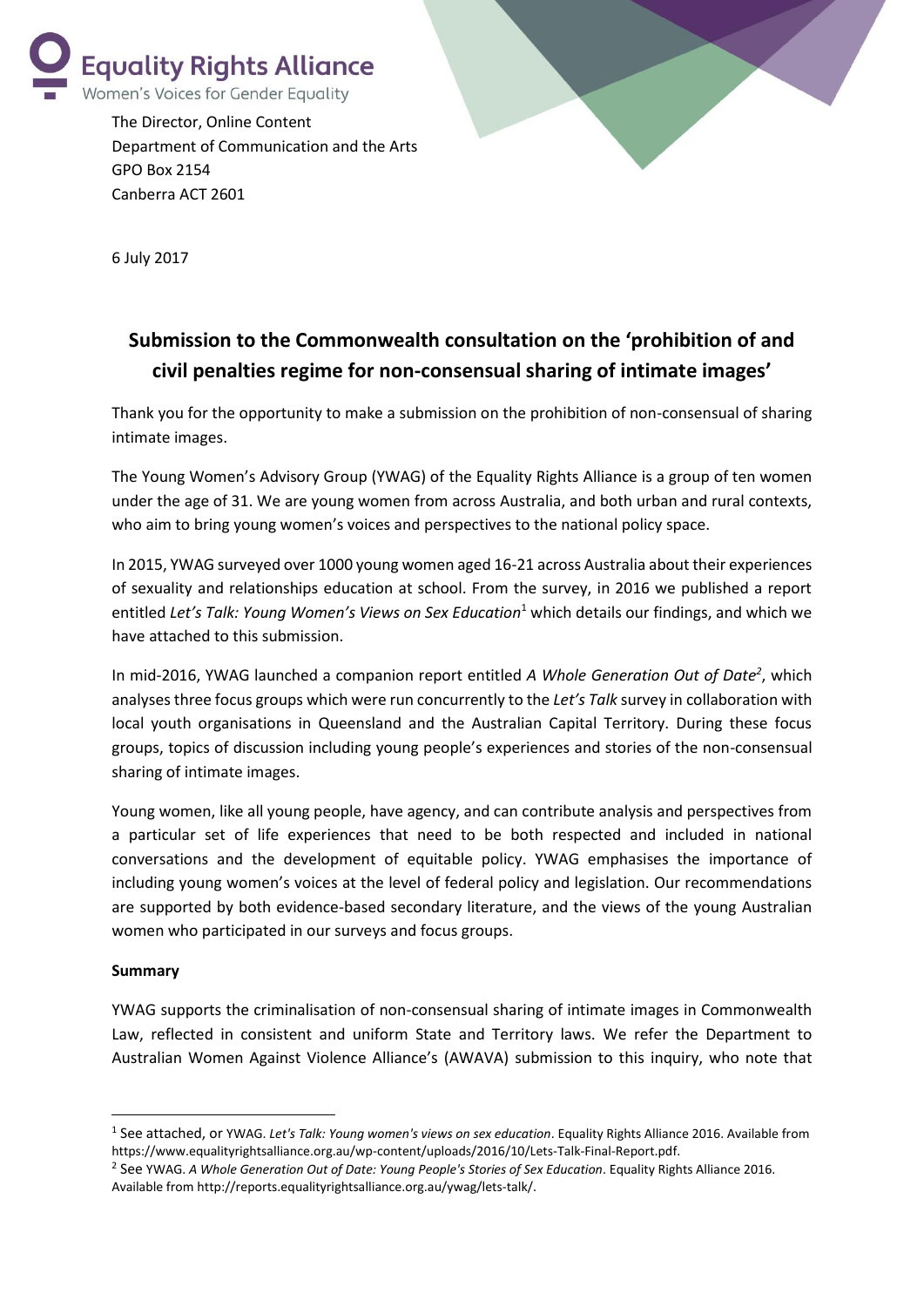**Equality Rights Alliance** Women's Voices for Gender Equality

**.** 

"Penalties for the offence should be substantial, reflecting the harm caused and the need to deter potential offenders".

In this context, we welcome the move by the Commonwealth to impose civil penalties for the nonconsensual sharing of intimate images, intended to complement, but not replace, emerging criminal law at both a Commonwealth and State and Territory level. We acknowledge that the current inquiry is specifically considering the topic of a civil penalty regime, rather than further moves to criminalise the non-consensual sharing of intimate images, and the rest of our comments in this submission relate only to that focus and the discussion paper.

In informal consultation, young people have shared with us stories of the fun side of sharing images, namely flirting or in healthy relationships, the risky and negative side, where they may have felt harassed or had their consent violated and trust broken by partners and friends, and the strategies they use to protect themselves, including watermarking images or not including identifying features<sup>3</sup>. Based on our research and consultation with young people, particularly women, YWAG therefore supports the view that the consensual sharing of intimate images is part of a spectrum of normal sexual practices engaged in by both adults and young people<sup>4</sup>. Such a position has two implications, firstly, in regards to young people, and secondly, in regards to the non-consensual sharing of intimate images as a form of abuse.

Young people's experiences and perspectives on the sharing of intimate images are not well represented in Australian policy or legislation at present. It emerged from consultations with young people in focus groups for YWAG's *A Whole Generation Out of Date* report that the sharing of intimate images is considered a normal part of contemporary sexual activity, relationships and dating for young people, a finding that is supported by academic literature<sup>5</sup>. It is therefore important that laws on the sharing of intimate images are reflective of this reality, and do not lead to young people being criminalised for engaging in normal, healthy and consensual sexual behaviours, for example through prosecution for child pornography and child exploitation material charges.

The context of intimate image sharing is therefore crucial, and the non-consensual sharing of intimate images should be understood as an act of technology-facilitated sexual harassment, violence or abuse. We note that a recent report from RMIT found that young people and lesbian, gay and bisexual people, are particularly at risk of image-based abuse<sup>6</sup>. Moreover, we note that like other forms of sexual violence, the non-consensual sharing of images is gendered, as it is primarily perpetrated by men, and because the social costs to women are greater when their images are shared<sup>7</sup>. As such, YWAG strongly

<sup>&</sup>lt;sup>3</sup> See also Albury, Kath, Kate Crawford, Paul Bryon, and Ben Mathews. 2013. Young People and Sexting in Australia: Ethics, Representation and the Law. Sydney: UNSW, ARC Centre for Creative Industries and Innovation.

<sup>&</sup>lt;sup>4</sup> See Yeung, Timothy H., Danielle R. Horyniak, Alyce M. Vella, Margaret E. Hellard, and Megan S. C. Lim. 2014. Prevalence, correlates and attitudes towards sexting among young people in Melbourne. *Sexual Health* 11:332-339.

<sup>&</sup>lt;sup>5</sup> See Walker, Shelley, Lena Sanci, and Meredith Temple-Smith. 2013. Sexting: Young Women's and Men's Views on Its Nature and Origins. *Journal of Adolescent Health* 52:697-701.

<sup>6</sup> Henry, Nicole, Anastasia Powell, and Asher Flynn. 2017. Not just 'revenge pornography': Australians' experiences of image-based abuse. Victoria: RMIT.

 $^7$  See Henry, Nicola, and Anastasia Powell. 2014. Beyond the 'sext': Technology-facilitated sexual violence and harassment against adult women. *Australian & New Zealand Journal of Criminology* 48 (1):104-118; Walker, Shelley, Lena Sanci, and Meredith Temple-Smith. 2013. Sexting: Young Women's and Men's Views on Its Nature and Origins. *Journal of Adolescent Health* 52:697-701 and Powell, Anastasia, and Nicola Henry. 2014. Blurred Lines? Responding to 'Sexting' and Genderbased Violence among Young People. *Children Australia* 39 (2):119-124.; Henry, Nicole, Anastasia Powell, and Asher Flynn. 2017. Not just 'revenge pornography': Australians' experiences of image-based abuse. Victoria: RMIT.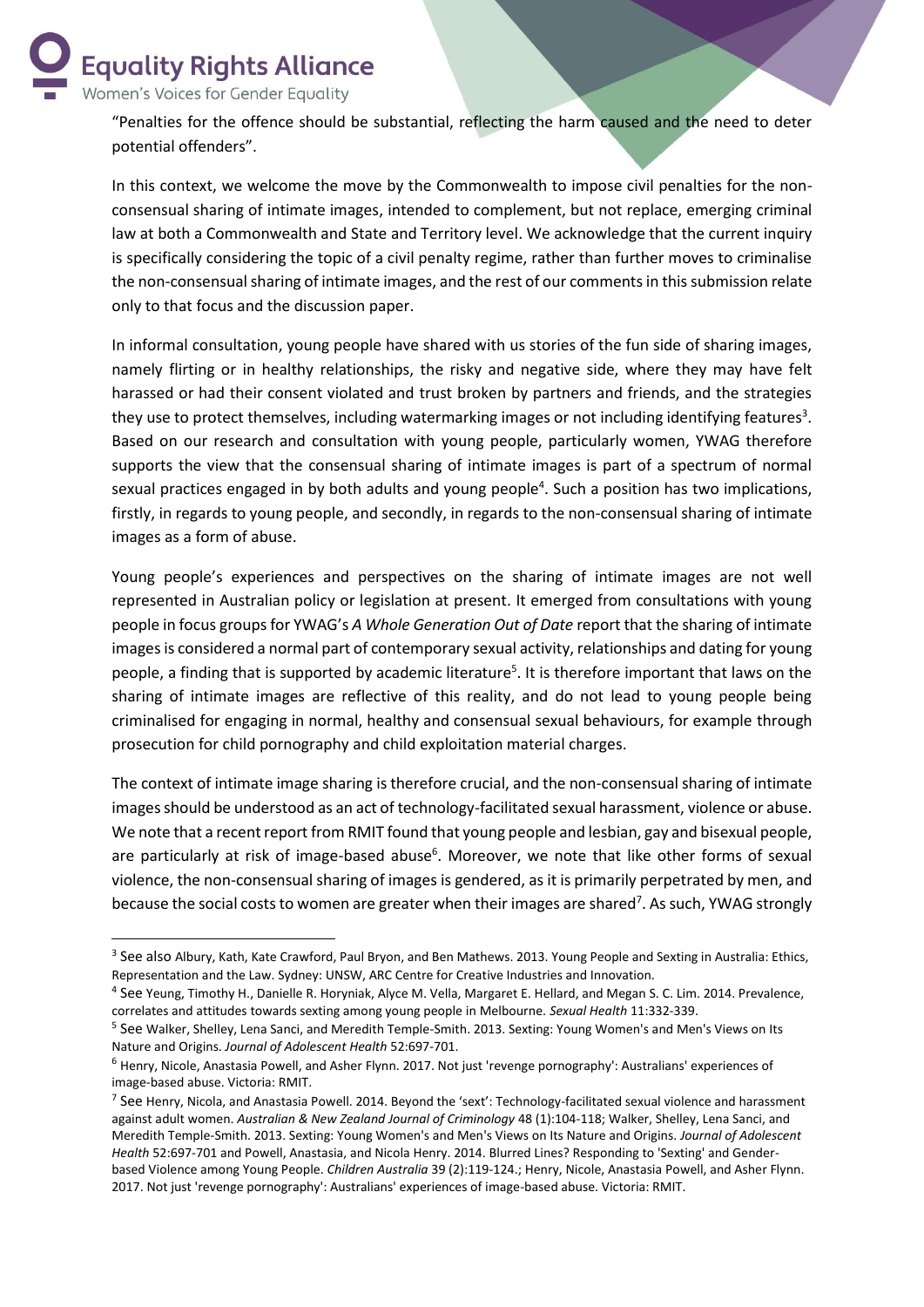**Equality Rights Alliance** Women's Voices for Gender Equality

> supports moves for Commonwealth civil penalties for the non-consensual sharing of intimate images, in addition to a consistent approach to criminalisation across the States and Territories.

#### **Specific comments**

#### *Definition of consent*

As previously indicated, YWAG views the exchange of intimate images as part of a spectrum of sexual practices, and the non-consensual sharing of such images as sexual violence and abuse. We therefore support a definition of consent that is consistent with the definition used for sexual offences. In particular, YWAG emphasises the importance of affirmative, explicitly-given (whether verbal or otherwise), free and voluntary agreement to a definition of consent, and supports the position of the AWAVA that the threshold of offense be that a perpetrator has been "reckless as to a subject's lack of consent"<sup>8</sup>. The burden of proof in relation to such offences should be on the perpetrator, and not on the survivor.

YWAG strongly recommends a definition of consent that acknowledges that consent must be sought for each new context in or party with which an image is shared, and rejects the view that a person may have reasonable belief of consent when consent has been freely given before<sup>9</sup>. In viewing the sharing of intimate images as a sexual practice, the context in which an image is shared, namely whether consent was obtained and whether there is intent to cause harm, is crucial to defining whether they are considered healthy or abusive. Any definition of consent should also consider factors impacting the capacity to give consent, including disability, cultural and linguistic differences, intoxication from the use of alcohol or drugs, and coercion of the survivor to comply.

#### *Definition of intimate image*

**.** 

As we have previously stated in this submission, YWAG emphasises the importance of context of nonconsensual sharing of intimate images and technology-facilitated abuse. As such, the prohibition should include intimate images in which the subject is not readily identifiable, or that have been manipulated in some way, for example, by photoshopping the subject's face on to a sexually explicit image. Such acts use the image of the survivor without consent, and the purpose of such images is to cause harm and humiliation to the subject. We emphasise that is important to account for the degree to which a perpetrator is reckless to the consent of the subject, and their intent to cause harm to the subject.

It is particularly important for young people that any definition of intimate image should not be limited to images taken in intimate relationships. Sexual abuse and violence occurs both within intimate relationships, and in peer or dating relationships. Indeed, young people may be at greater risk of image-based abuse from their peers or family, than from intimate partners<sup>10</sup>. It is important that the non-consensual sharing of intimate images by a third party is also considered a form of sexual violence, and as reckless in regards to the consent of the survivor.

<sup>8</sup> AWAVA. 2016. Submission to the Senate inquiry into "the phenomenon colloquially referred to as 'revenge porn'". <sup>9</sup> We support the definition of sexual consent articulated by Planned Parenthood, see *All About Consent.* 2017. Planned Parenthood. Available from https://www.plannedparenthood.org/learn/teens/sex/all-about-consent

<sup>&</sup>lt;sup>10</sup> Henry, Nicole, Anastasia Powell, and Asher Flynn. 2017. Not just 'revenge pornography': Australians' experiences of image-based abuse. Victoria: RMIT.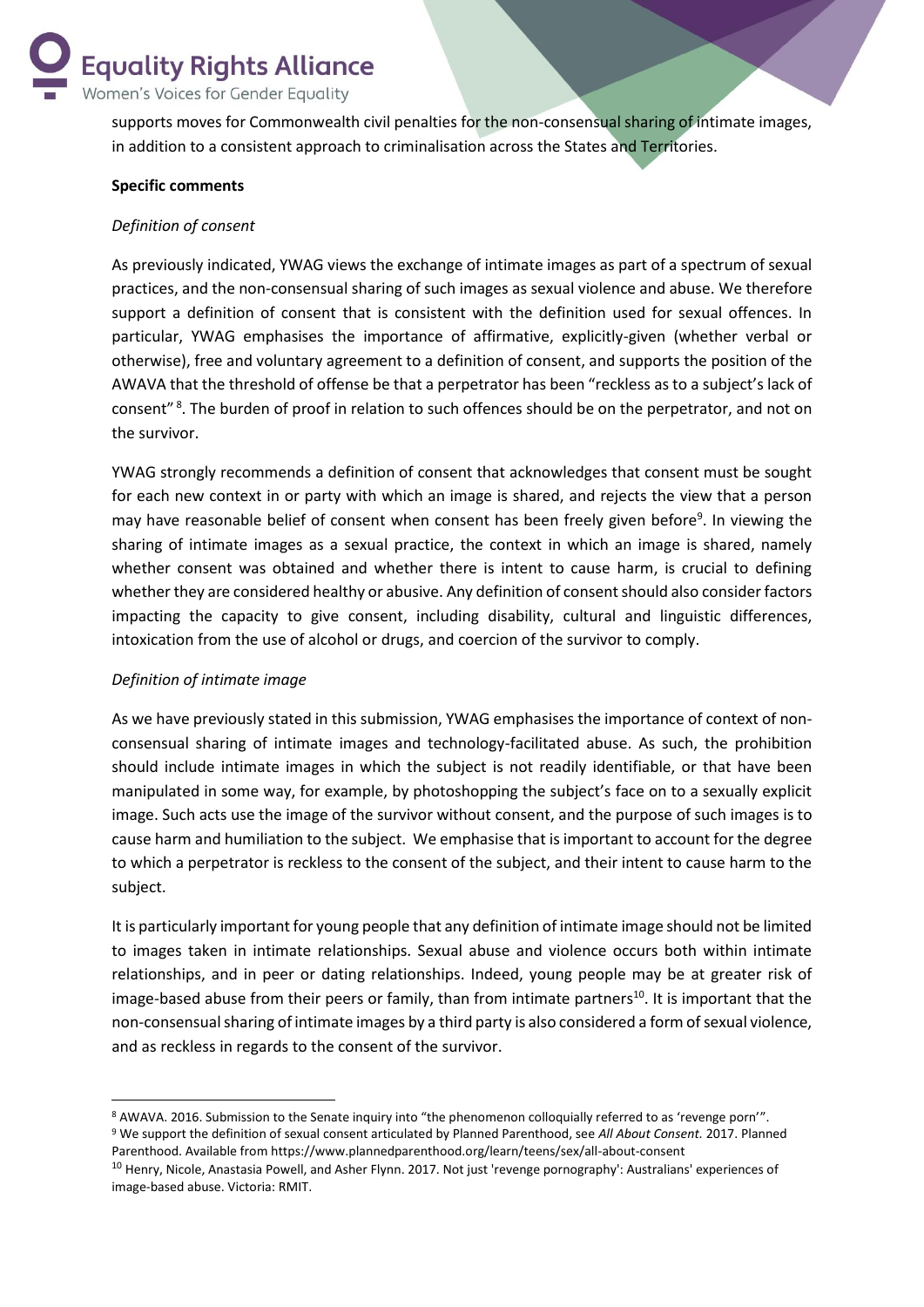**Equality Rights Alliance** 

Women's Voices for Gender Equality

## *Definition of sharing*

1

Non-consensual sharing of intimate images should be seen in a broader context of technologyfacilitated sexual activity, abuse and violence. YWAG therefore supports a broad definition of sharing that includes a range of digital and non-digital means, including through text messages, social media platforms such as Facebook, Messenger or Instagram, web platforms such as Tumblr and other blogs, and other apps and technologies, as well as the sharing of images in 'hard copy', namely if images are printed out and distributed. We note that any laws introduced also need to be adequately flexible to capture emerging and future technologies.

## *Severity of penalties for non-consensual sharing of images involving minors*

When two minors are involved in a case of intimate image sharing, the legalities of consent render the case particularly complex. YWAG is concerned that at present, young people are liable for prosecution with child pornography and child exploitation materials offences when in the possession of consensually shared intimate images of other minors. We note that such charges can have a serious and detrimental impact to a young person's future. We also note that the non-consensual sharing of intimate images of a young person is particularly serious, that young people are at particular risk of technology facilitated abuse and violence, and that young women bear greater social costs from such  $abuse<sup>11</sup>$ .

Although young people aged below 16 years are unable to legally give consent for sexual activity, it is generally acknowledged that sexual activity and exploration by young people is a healthy and normal part of their sexual development<sup>12</sup>. The sharing of images between two young people in a healthy and intimate relationship is vastly different in context to the sharing of intimate images of a minor by a legal adult. Indeed, the World Health Organization defines child sexual abuse as "between a child and an adult or another child who by age or development is in a relationship of responsibility, trust or power, the activity being intended to gratify or satisfy the needs of the other person"<sup>13</sup>. Therefore, we emphasise that inequality in age, development, and responsibility and power is central to the nature of child pornography and exploitation, and distinct from equal sexual relationships between young people.

YWAG's consultations with young people have found that young people are often unaware that they can be prosecuted for child pornography offences when in possession of intimate images of other young people, that such a law is disconnected from their realities, in which sending and receiving intimate images is a normal sexual practice, and that young people have concerns about the implications of such a law $^{14}$ .

As we have emphasized, the non-consensual sharing of intimate images should be viewed as part of a spectrum of sexual practices, and as problematic and harmful to a survivor because of the context of abuse or coercion in which the sharing takes place. That is to say, if an image is shared without

<sup>&</sup>lt;sup>11</sup> Henry, Nicole, Anastasia Powell, and Asher Flynn. 2017. Not just 'revenge pornography': Australians' experiences of image-based abuse. Victoria: RMIT.

<sup>&</sup>lt;sup>12</sup> UNESCO. 2009. International Technical Guidance on Sexuality Education: An evidence-informed approach for schools, teachers and health educators. France: UNESCO.

<sup>&</sup>lt;sup>13</sup> World Health Organization. 1999. Report of the Consultation on Child Abuse Prevention. Geneva: WHO, pp.15-16.

<sup>&</sup>lt;sup>14</sup> See also Albury, Kath, Kate Crawford, Paul Bryon, and Ben Mathews. 2013. Young People and Sexting in Australia: Ethics, Representation and the Law. Sydney: UNSW, ARC Centre for Creative Industries and Innovation.